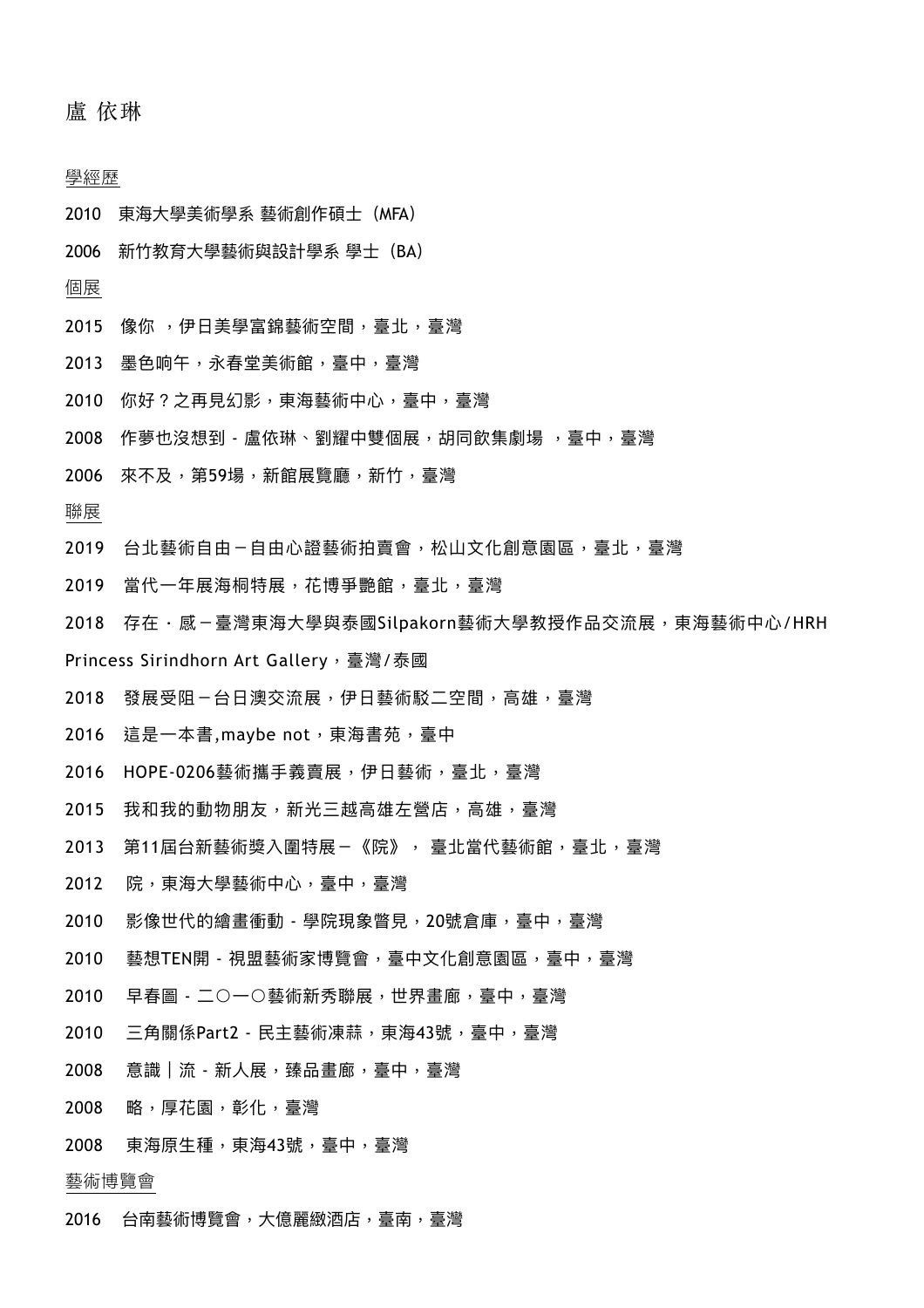- 2015 第四屆深圳國際藝術博覽會,深圳会展中心8號館,深圳,中國
- 2014 Citizen Art Chengdu 成都城市藝術博覽會,錦江賓館,成都,中國
- 2014 Citizen Art Shanghai 上海城市藝術博覽會,衡山路十二號豪華精選酒店,上海,中國
- 2012 Young Art Taipei 台北國際當代藝術博覽會,喜來登⼤飯店,臺北,臺灣

#### 獲獎

2010 第八屆桃源創作獎,入圍,桃園縣政府文化局

#### 策展經歷

- 2015 尋-在日光裡展,伊日美學台中空間,臺中,臺灣
- 2014 走進書店的N個理由,臺北國際書展-臺灣獨立書店文化協會展區,臺中,臺灣
- 2013 冷感有感-作為啟動感覺的相互幻生幻滅能力,衍空間,臺中,臺灣
- 2010 復興夜市−駐站藝術家聯展,共同策展人,20號倉庫,臺中,臺灣
- 2010 LOMO 般的⽣活薄膜,20號倉庫,臺中,臺灣
- 2008 那些乳⽜都不肯走:東海、⽵教⼤、彰師⼤研究⽣聯展,東海43號,臺中,臺灣 其他
- 2014-⾄今 東海⼤學美術學系兼任講師,臺中,臺灣
- 2012-2013 衍空間,藝術統籌與活動規劃,臺中,臺灣
- 2010.9-2012 20號倉庫-鐵道藝術網絡臺中站,教育暨活動策劃,臺中,臺灣

駐村

2018 西永福町FORO (由Oakhouse贊助), 東京, 日本

# Yi-Lin Lu

### **Education**

- 2010 Tunghai university, Graduate institute of fine arts, MFA
- 2006 National hsinchu university of education, Department of arts and design, BA

#### **Solo Exhibition**

- 2015 As if we were here, Yiri arts, Taipei , Taiwan
- 2013Dark at noon, Everspring museum of arts, Taichung , Taiwan
- 2010 Hello? Farewell/Revisit my reflection, Tunghai university art gallery, Taichung , Taiwan
- 2008 Little did she/he know Yi-Lin Lu, Yao-Chung Liu double solo exhibitions, Whotogether, Taichung, Taiwan
- 2006 The 59 scene There's not enough time, National hsinchu university, Hsinchu , Taiwan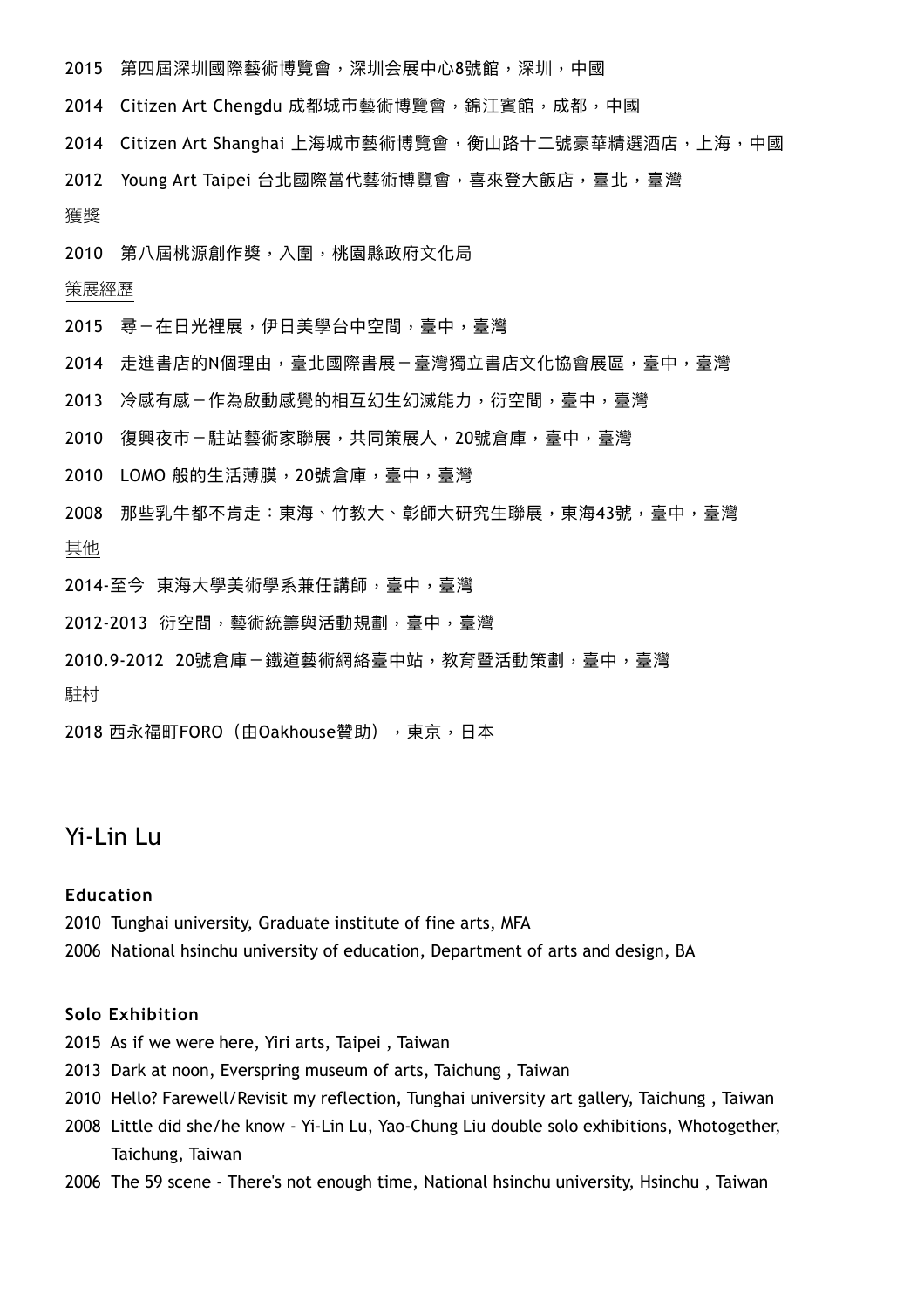## **Group Exhibition**

2019 FREE ART FAIR- the auction, Songshan Cultural and Creative Park, Taipei, Taiwan 2019 Haiton Art Center in Taiwan Annual, Taipei International Flora Expo Dome, Taipei, Taiwan

2018 Existence·sense: joint exhibition between Silpakorn University, Thailand and Tunghai University, Taiwan, Tunghai university art gallery/HRH Princess Sirindhorn Art Gallery, Thailand/ Taiwan

- 2018 Arrested Development, Yiri arts, Kaohsiung , Taiwan
- 2016 It's a book, maybe not, Thus Book, Taichung , Taiwan
- 2016 HOPE-0206, Yiri arts, Taipei , Taiwan
- 2015 Me & My Animal Friend, SHIN KONG MITSUKOSHI, Kaohsiung , Taiwan
- 2013 The 11th taishin arts award exhibition-<Yard>, MOCA taipei, Taipei , Taiwan
- 2012 Yard, Tunghai university art gallery, Taichung , Taiwan
- 2012 Young artist taipei, Sheraton taipei hotel, Taipei , Taiwan
- 2010 Image generation's impulse to draw/paint–a glimpse of the academic phenomenon, Stock 20, Taichung , Taiwan
- 2010 See you next 10 artist fair, Association of visual art in taiwan, Taichung cultural & creative in dustries park, Taichung , Taiwan
- 2010 Early spring young artists, Shijie gallery, Taichung , Taiwan
- 2010 The love triangle part II, Tunghai no.43, Taichung , Taiwan
- 2008 Stream of consciousness young artists, Galerie pierre, Taichung , Taiwan
- 2008 Slightly, Post garden, Changhua , Taiwan
- 2008 Native species of Tunghai, Tunghai No.43, Taichung, Taiwan

## **Art Fair**

- 2016 Art tainan, Tayih landis hotel, Tainan, Taiwan
- 2015 The 4th annual shenzhen international art fair, Shenzhen, China
- 2014 Citizen art chengdu, Jin jiang hotel, Chengdu, China
- 2014 Citizen art shanghai, Twelve at hengshan a luxury collection hotel, Shanghai, China
- 2012 Young art taipei, Sheraton grand taipei hotel, Taipei, Taiwan

## **Award**

2010 The eighth annual Taoyuan creation award, Entry award, Cultural affairs bureau Taoyuan county government, Taiwan

## **Curated Exhibition**

- 2015 Find a place to feel the sunshine, Yiri arts taichung space, Taichung, Taiwan
- 2014 Any number of reasons to go in a bookshop, TIBE-taiwan association for independent book -shop culture, Taipei, Taiwan
- 2013 Cool feel hot-an ability to defeat, reload and go on, Derive art& Café Amarcord, Taichung, Tai -wan
- 2010 Fu-xing ye shi, co-curator, Stock20, Taichung, Taiwan
- 2010 Lomo life, Stock20, Taichung, Taiwan